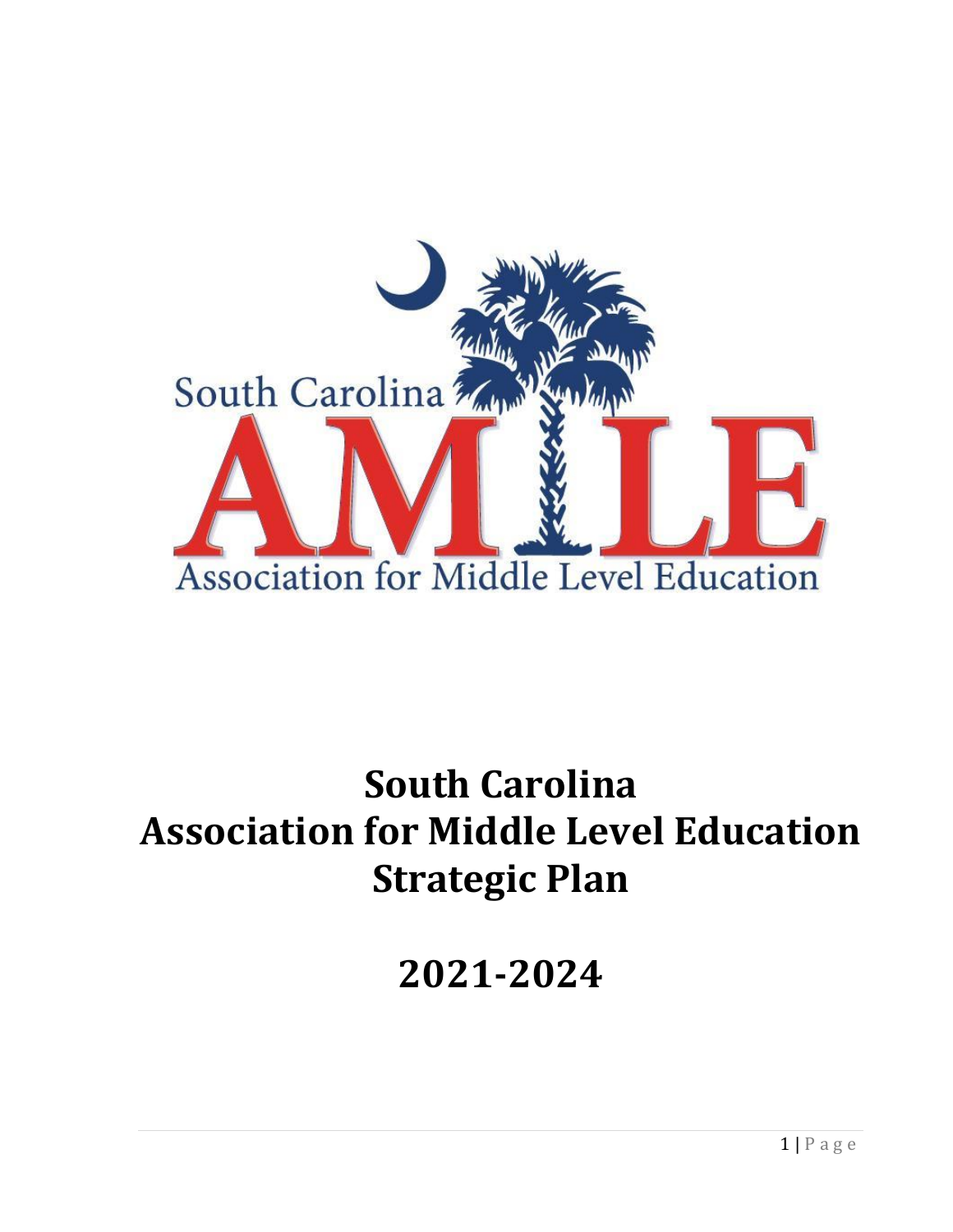### **History of SC-AMLE**

The South Carolina Middle School Association was organized in 1977 after a committee of middle level leaders worked for two years. Larry Bolchoz, Director of Middle Schools in Charleston County, chaired the committee whose task was to form a middle school association. A group of committed educators agreed to serve on the committee: Cecile Heizer, Greenville County; James Hallman, Lexington District 2; Christine Webb, Richland District 1; and Harold McCallum, York District 4. Bolchoz stated that the purpose of the committee was to form an association…"to enable us to meet together and share our mutual areas of effort, concern, and interest in the middle schools. In this way our own needs and those of our students would be more adequately me and served."

Larry Bolchoz served as the first president of SCMSA. In July, 1978 under the leadership of SCMSA President Mike Miller from Spartanburg District 6, an application was submitted for affiliation with the National Middle School Association. For over 30 years, SCMSA has provided professional development opportunities for educators across South Carolina. The goal of the association has been to provide a forum for educators to share in the conversation about middle schools and middle level education.

On July 1, 2014, the SCMSA officially changed its name to South Carolina Association for Middle Level Education. The change of National Middle School Association to Association for Middle Level Education prompted a realignment and rebranding of the organization. The name is more representative of the members of SCAMLE. Members include K-8 schools, 6-8 schools, 7-8 schools, 6-12 schools, 7-12 schools, colleges and universities, advocates, and pre service educators. Since 1977, the organization has had many talented educators serve as president. Each has provided leadership to advance the call of a focus on middle level education in South Carolina. In addition to strong elected leadership, the association has had talented individuals serve in a professional position. These include Phyllis Pendarvis who became the first part-time Executive Director of SCMSA. Phyllis served from 1999-2006. From 2006-2018 Linda Allen has served as parttime Executive Director. In 2018 at the retirement of Linda, Tina Jamison was selected as Executive Director. Tina served the organization for a number of years at the State Department of Education Representative and a Co-Director for the Schools to Watch initiative. In 2021, Tina left the role of Executive Director. Dr. David McDonald was selected at the fourth Executive Director in June 2021.

The SCMSA/SCAMLE leadership has remained strong throughout the association's 45-year history. Teachers and administrators have served the organization and provided a strong voice for middle level education across South Carolina. The SCAMLE is indebted to those who have willingly given their time to further the cause of middle level education.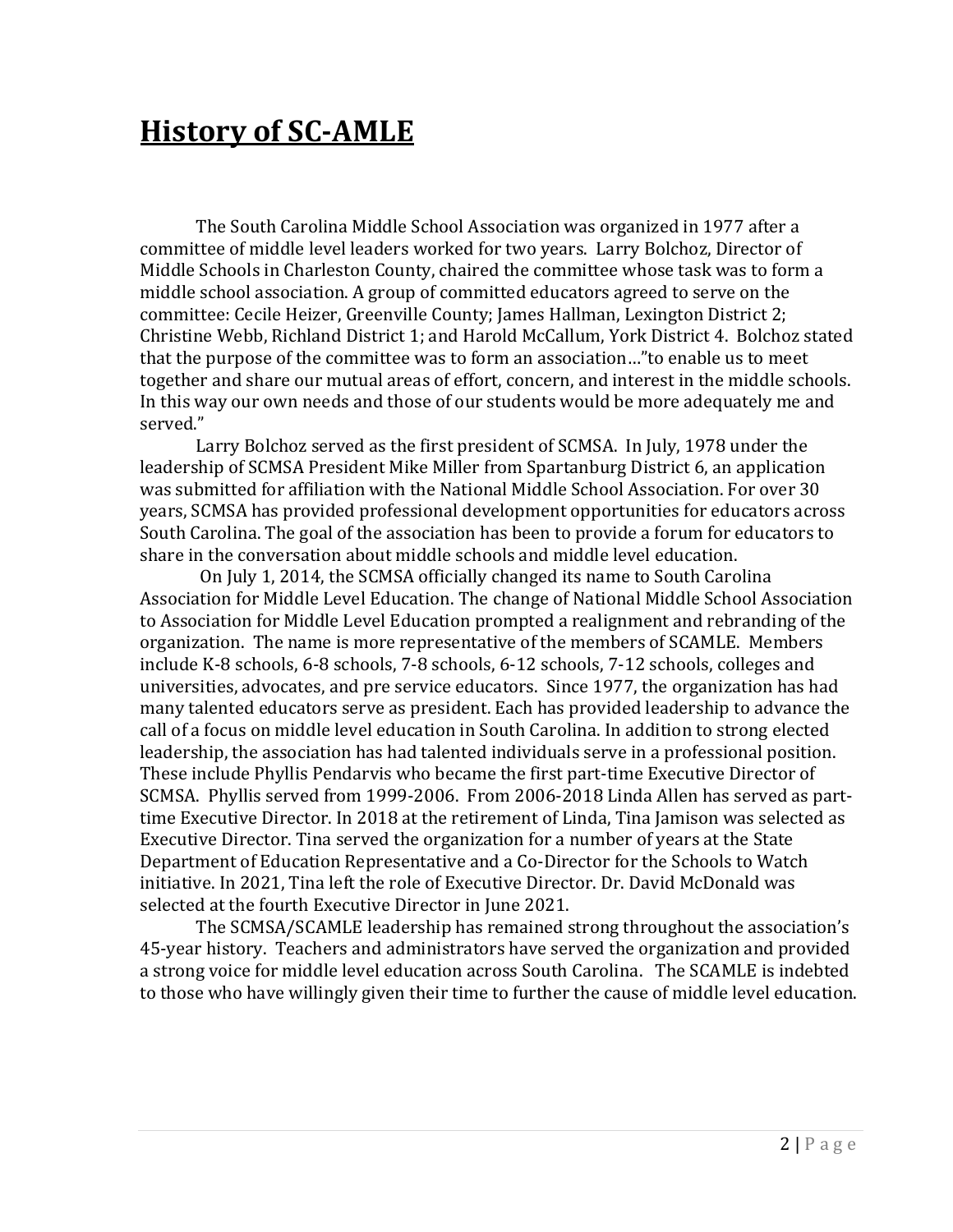### **Vision of SC-AMLE**

The vision of the South Carolina Association for Middle Level Education guides and drives the goals and plans for the organization. The vision has been carefully crafted to best explain the goals of the organization.

#### **Vision**

To serve as an advocate and a network of support for middle level educators to meet the needs of young adolescent learners.

#### **S.C.A.M.L.E Believes….**

- The adolescent years are developmentally critical.
- All adolescents must have access to experiences that are academically, socially, developmentally, culturally, and emotionally relevant.
- All adolescents must have access to high quality instruction to prepare them for college and career.
- That all middle level educators in South Carolina should be respected as practitioners.
- The middle level principles are successful and must be preserved.
- All middle level educators must have access to collaborative and meaningful professional learning opportunities.

#### **Strategic Plan for SC-AMLE**

During the summer of 2021, board members of SC-AMLE worked to craft a comprehensive strategic plan for the organization. Primary services and initiatives were determined based upon the jointly created belief statements/ideals listed above.

The activities and services are designed to encourage growth of the organization along with expanded opportunities for members.

Members of the Board of Directors for SC-AMLE have crafted a plan to reach and maintain a strong vision and mission. Each member has provided leadership in creating this strategic plan.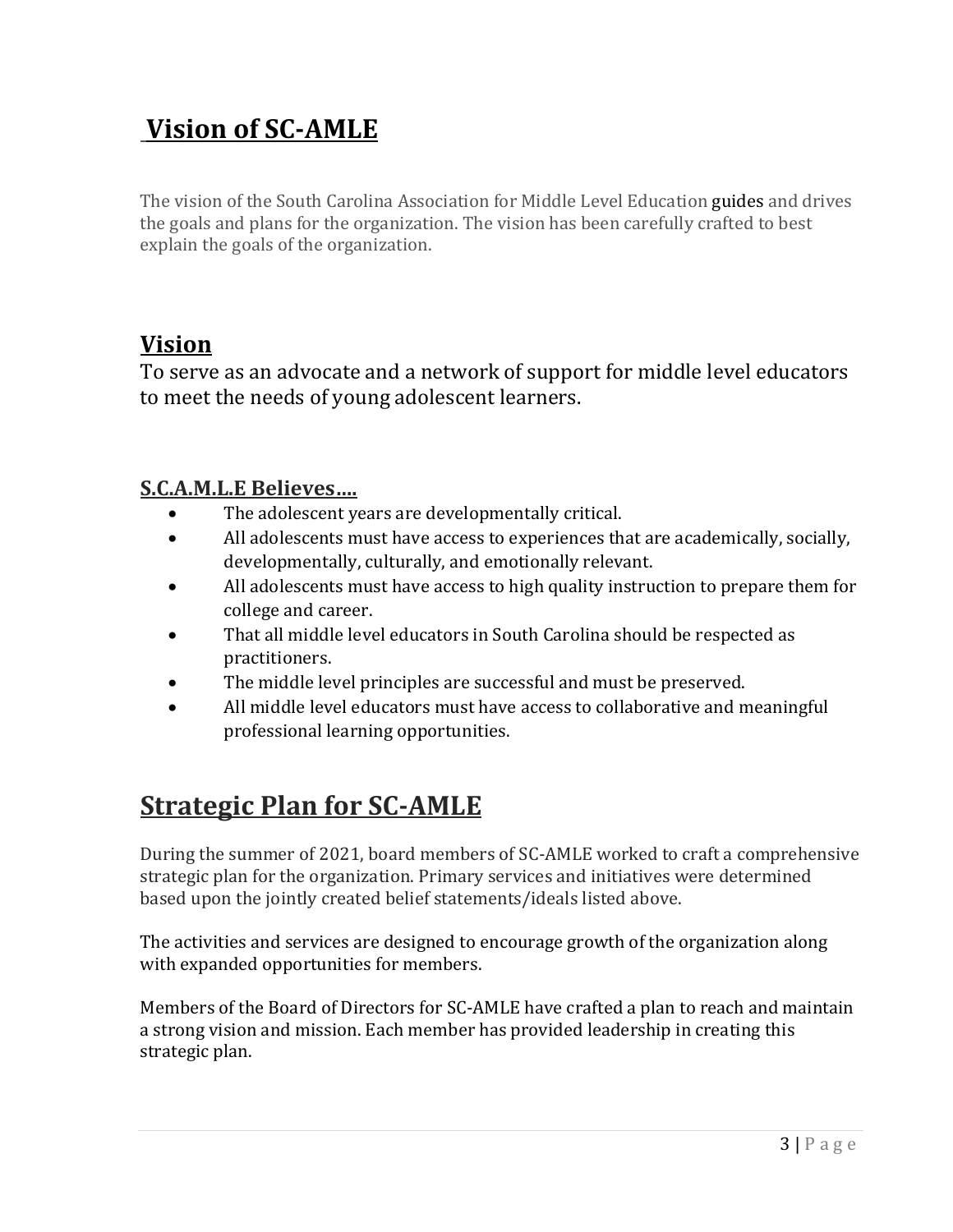## **Professional Learning**

To honor the unique growth and on-going education needs for middle level educators, the goal of SC-AMLE is to provide high quality experiences for middle level educators.

Objectives

- 1. Increase availability and accessibility of professional learning opportunities.
- 2. Deliver engaging, current, and relevant professional learning opportunities.
- 3. Increase the community of learning of middle level educators across South Carolina.

| Strategies:                          | Leadership:                     | Timeline:               |
|--------------------------------------|---------------------------------|-------------------------|
| Develop and maintain a website of    | Webmaster                       | Benchmark Year          |
| high-quality materials and           | <b>SC-POMLE</b>                 | 2021                    |
| resources.                           | <b>Member Schools</b>           |                         |
|                                      | <b>Board Members</b>            | <b>Updated Annually</b> |
|                                      | <b>Executive Director</b>       |                         |
| Conduct a survey of members          | <b>Regional Directors</b>       | Survey                  |
| needs to inform an annual            |                                 | Implementation          |
| comprehensive professional           |                                 | early fall 2021         |
| learning plan.                       |                                 |                         |
|                                      |                                 | <b>Conduct Annually</b> |
| Develop and implement an annual      | <b>Professional Development</b> | Benchmark 2021          |
| professional learning plan.          | Chairperson                     |                         |
|                                      | <b>Executive Director</b>       | <b>Updated Annually</b> |
|                                      | <b>Board Members</b>            |                         |
| Provide a strong annual conference   | <b>Executive Director</b>       | Annually                |
| to disseminate best practices and to | <b>Board Members</b>            |                         |
| allow for networking opportunities   | <b>Conference Committee</b>     |                         |
| for teachers.                        |                                 |                         |
| Provide regional opportunities for   | <b>Regional Directors</b>       | Annually                |
| professional learning and/or         |                                 |                         |
| networking.                          |                                 |                         |
| Establish a set of consulting and    | <b>Executive Director</b>       | 2018 initial setup      |
| ongoing support offerings from SC-   | <b>Board Members</b>            | Ongoing                 |
| AMLE.                                |                                 |                         |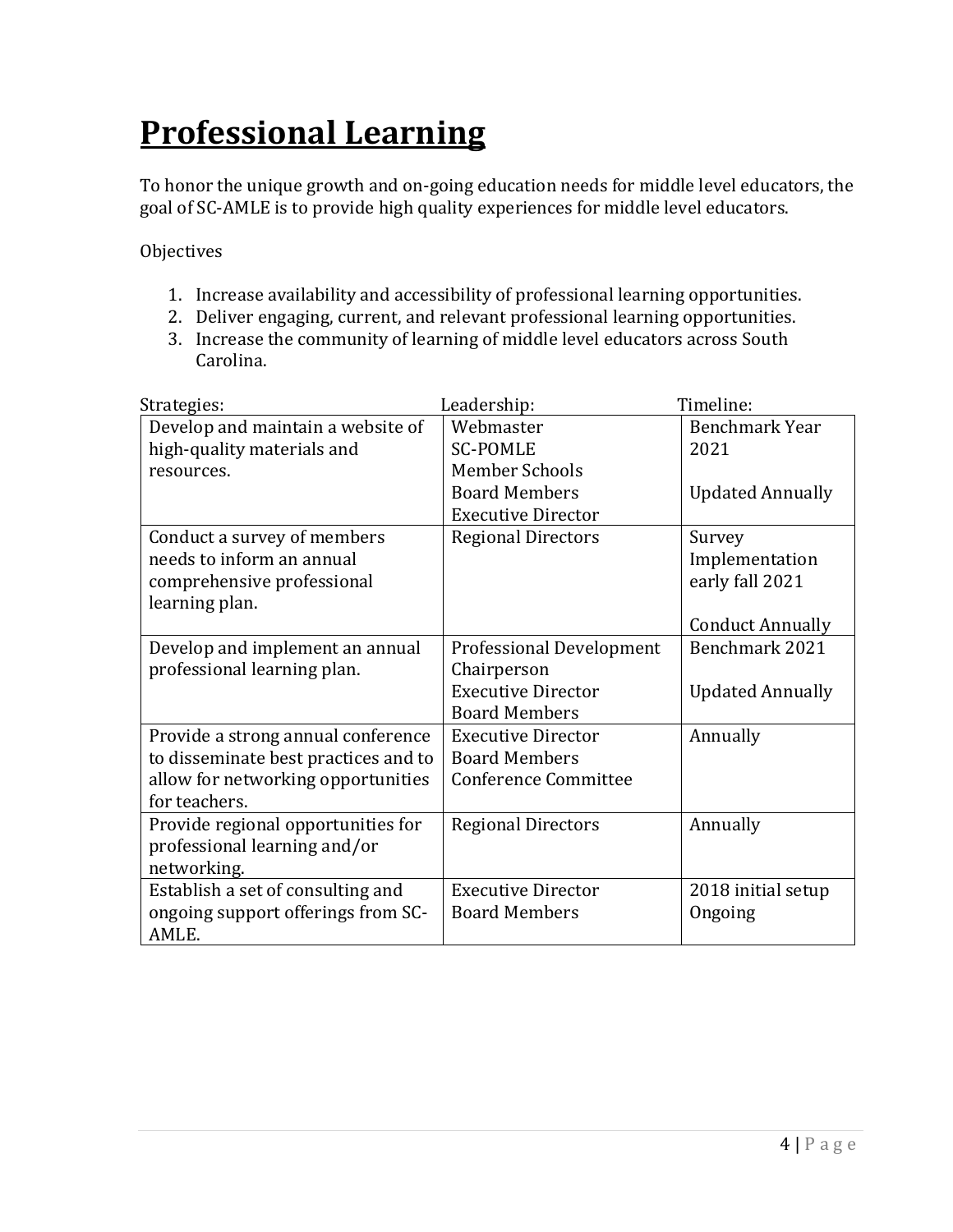## **Membership**

The goal of SC-AMLE is to ensure unique opportunities for middle level educators so that they may better meet the needs of their students.

Objectives

- 1. Create a professional learning community specific to middle level education.
- 2. Connect middle level educators with ongoing support.
- 3. Provide high quality resources to members of SC-AMLE.

| Strategies:                        | Leadership:               | Timeline:        |
|------------------------------------|---------------------------|------------------|
| Maintain a set of member only      | <b>Board Members</b>      | Updated annually |
| benefits accessible to the         | <b>Executive Director</b> |                  |
| membership through a password      | Webmaster                 |                  |
| protected portal on the website.   |                           |                  |
| Increase membership annually       | <b>Executive Director</b> | 2019 benchmark   |
| through stronger marketing and     | <b>Board Members</b>      | 10% over three   |
| promotion to non-member schools.   | <b>Regional Directors</b> | years            |
|                                    |                           | Review Annually  |
| Expand membership to collegiate    | <b>Regional Directors</b> | Ongoing          |
| students and develop relationships | <b>Executive Director</b> |                  |
| with CAMLE affiliates across the   |                           |                  |
| state.                             |                           |                  |
| Review analytics for social media, | <b>Executive Director</b> | Ongoing          |
| use tools to gather and distribute | Webmaster                 |                  |
| information, survey through social |                           |                  |
| media, etc.                        |                           |                  |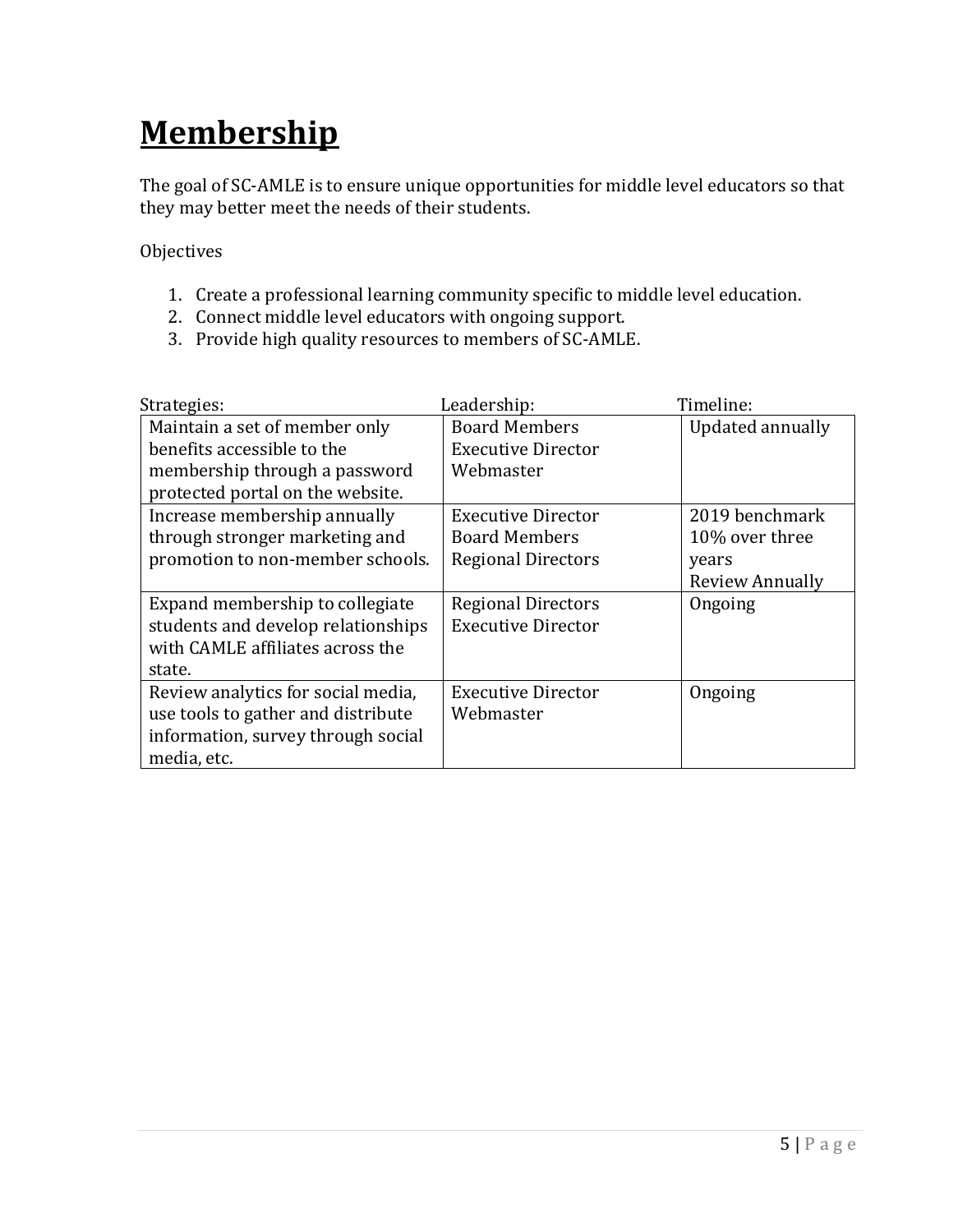## **Advocacy**

The goal of SC-AMLE is to advocate on behalf of young adolescents and middle level educators to ensure success for all students.

**Objectives** 

- 1. Increase awareness of issues related to middle level education in South Carolina.
- 2. Inform stakeholders of policy issues and resources to enhance middle level education.
- 3. Advance opportunities to engage in partnerships at the school, district, state, and national level.
- 4. Provide support to interested stakeholders regarding middle level education.

| Strategies:                        | Leadership:               | Timeline:       |
|------------------------------------|---------------------------|-----------------|
| Invite key legislators and policy  | <b>Executive Director</b> | Annually        |
| makers to functions sponsored by   | <b>Advocacy Committee</b> |                 |
| the SCAMLE                         | <b>Regional Directors</b> |                 |
|                                    | <b>Executive Board</b>    |                 |
| Partner with the National Forum to | <b>Executive Director</b> | Annually        |
| Accelerate Middle Grades Reform    | <b>Executive Board</b>    |                 |
|                                    |                           |                 |
| Partner with other Middle Level    | <b>Executive Director</b> | Annually        |
| Education groups; AMLE, PoMLE,     | <b>Executive Board</b>    |                 |
| SCASA, etc.                        |                           |                 |
| Develop a set of materials to be   | <b>Executive Director</b> | Develop 2022    |
| used to advocate vision, beliefs,  | <b>Executive Board</b>    | Distribute 2023 |
| work of SCAMLE                     |                           |                 |